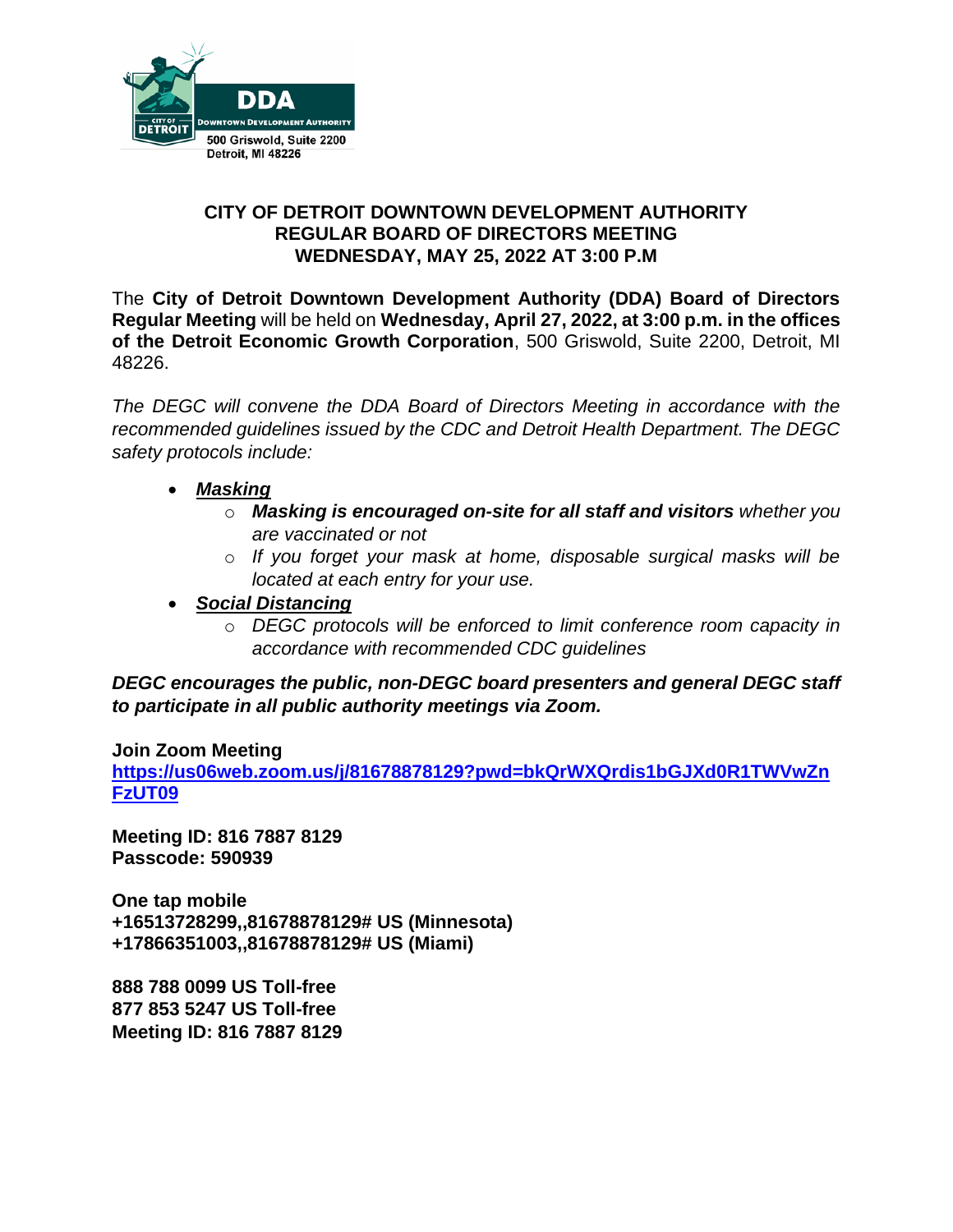

**Public Comment**: The DDA respectfully requests that members of the public who wish to speak during the Public Comment section of the meeting, send an email prior to the start of the meeting to [mljensen@degc.org.](mailto:mljensen@degc.org) A list of speakers will be generated and called upon during the meeting in the order the requests were received. In addition, any members of the public who wish to contact members of the Downtown Development Authority to provide input or ask questions on any business that will come before the DDA may send an email to [mljensen@degc.org](mailto:mljensen@degc.org) and such input or questions will be distributed to the DDA Board of Directors.

*With advance notice of seven calendar days, the City of Detroit will provide interpreter services at public meetings, including American Sign Language, language translation and reasonable ADA accommodations. Please contact the Civil Rights, Inclusion and Opportunity Department at (313) 224-4950, through the TTY number 711, or email [crio@detroitmi.gov](mailto:crio@detroitmi.gov) to schedule these services.*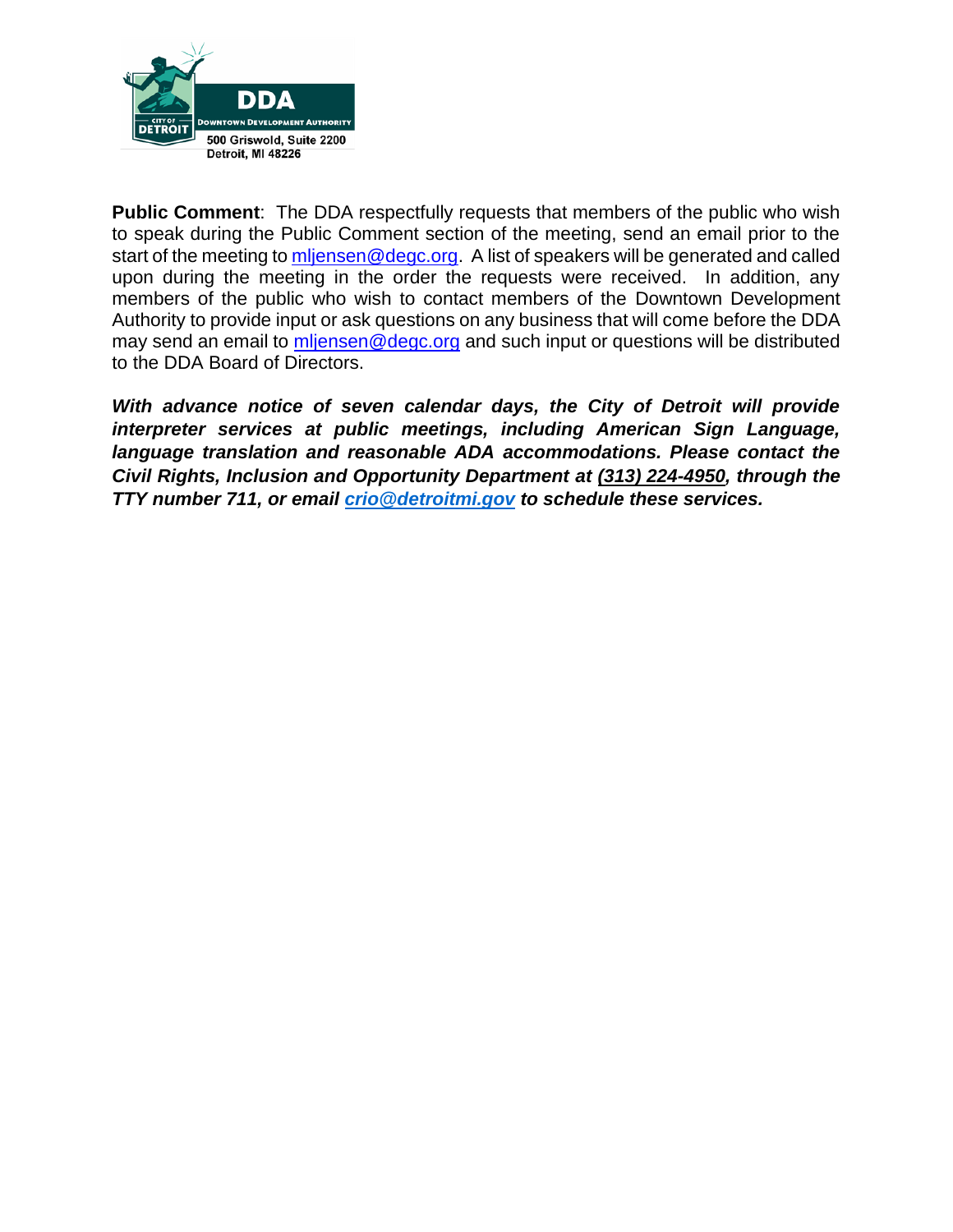

### **REGULAR MEETING AGENDA**

Downtown Development Authority Board of Directors Meeting Date/Time: **Wednesday, May 25, 2022, at 3:00 p.m.**

## **Join Zoom Meeting**

**[https://us06web.zoom.us/j/81678878129?pwd=bkQrWXQrdis1bGJXd0R1TWVwZn](https://us06web.zoom.us/j/81678878129?pwd=bkQrWXQrdis1bGJXd0R1TWVwZnFzUT09) [FzUT09](https://us06web.zoom.us/j/81678878129?pwd=bkQrWXQrdis1bGJXd0R1TWVwZnFzUT09)**

**Meeting ID: 816 7887 8129 Passcode: 590939** 

# **GENERAL**

| I.              | Call to Order                                                                                                              | Nicole Sherard-Freeman<br>Chair's Representative |
|-----------------|----------------------------------------------------------------------------------------------------------------------------|--------------------------------------------------|
| ΙΙ.             | <b>Roll Call</b>                                                                                                           |                                                  |
| III.            | Approval of April 27, 2022 Minutes<br>(Resolution)                                                                         | Nicole Sherard-Freeman                           |
| IV.             | Receipt of Treasurer's Report for March 2022<br>(Resolution)<br>March 2022 Treasurer's Report<br>$\bullet$                 | John Naglick, Treasurer                          |
| V.              | Receipt of Treasurer's Report for April 2022<br>(Resolution)<br>April 2022 Treasurer's Report                              | John Naglick                                     |
| <b>PROJECTS</b> |                                                                                                                            |                                                  |
| I.              | United Artists Building: Deferred<br><b>Interest Approval for Bagley</b><br>Development Group LLC<br>(Memo and Resolution) | David Howell                                     |
| Ш.              | <b>XLR8 Athletix (DBA Crossfit Detroit)</b><br><b>Lease Modification</b><br>(Memo and Resolution)                          | Nevan Shokar                                     |
| III.            | Amendment to Development Agreement and<br>Loan to Broadway Lofts<br>(Memo and Resolution)                                  | Nevan Shokar                                     |